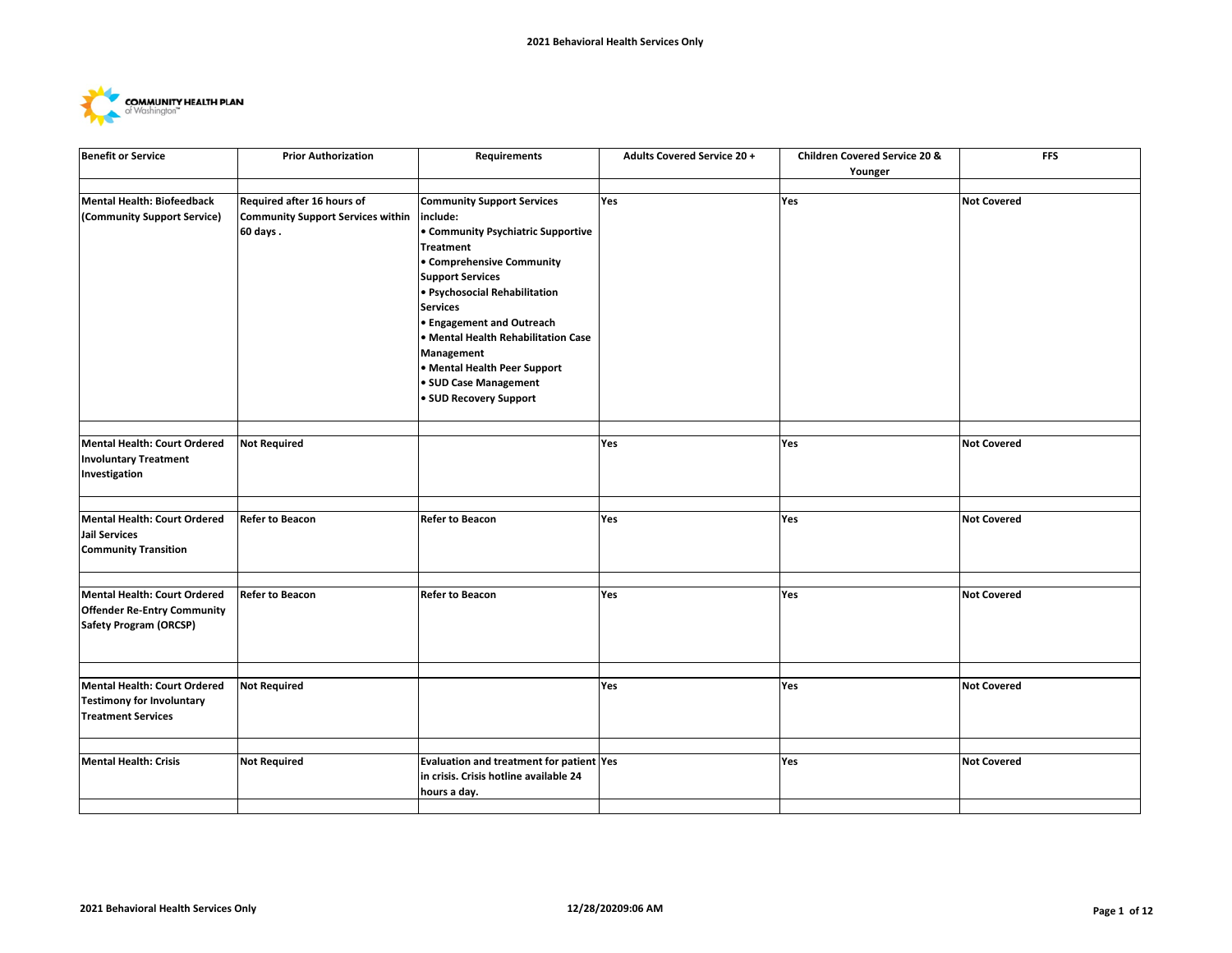

| <b>Benefit or Service</b>                                                                                                                           | <b>Prior Authorization</b>                                                                                                                                                                                                   | <b>Requirements</b>                                                                               | <b>Adults Covered Service 20 +</b>             | Children Covered Service 20 &<br>Younger                | <b>FFS</b>                                                                                                                                                         |
|-----------------------------------------------------------------------------------------------------------------------------------------------------|------------------------------------------------------------------------------------------------------------------------------------------------------------------------------------------------------------------------------|---------------------------------------------------------------------------------------------------|------------------------------------------------|---------------------------------------------------------|--------------------------------------------------------------------------------------------------------------------------------------------------------------------|
| Mental Health: Inpatient Acute<br><b>Care Facility Psychiatric</b><br><b>Admission (Behavioral Health</b><br><b>Unit or Free Standing Hospital)</b> | Prior authorization for planned<br>admits. Notification of emergent and service providing 24 hours/day and 7<br>voluntary admits required within 24<br>hours.                                                                | Required for any facility-based<br>days per week services                                         | Yes                                            | Yes                                                     | <b>Not Covered</b>                                                                                                                                                 |
| <b>Mental Health: Inpatient Acute</b><br><b>Care Professional Services,</b><br>Counseling, Therapy Services,<br>Individual, Group                   | Not required                                                                                                                                                                                                                 | Not required                                                                                      | Yes. Covered by CHPW, effective<br>01/01/2017. | Yes. Covered by CHPW, effective<br>01/01/2017.          | <b>Not Covered</b>                                                                                                                                                 |
| Mental Health: Inpatient<br>Rehabilitation Facility (Same as<br>inpatient residential.)                                                             | Required                                                                                                                                                                                                                     | Required for any facility-based<br>service providing 24 hours/day and 7<br>days per week services | Yes                                            | Yes                                                     | <b>Not Covered</b>                                                                                                                                                 |
| Mental Health: Outpatient,<br>Applied Behavior Analysis, ABA,<br>Autism,                                                                            | Required                                                                                                                                                                                                                     | <b>Prior Authorization</b>                                                                        | No. Age 20 and under only.                     | Yes, age 20 and under. Prior<br>Authorization required. | <b>Not Covered</b>                                                                                                                                                 |
| <b>Mental Health: Outpatient,</b>                                                                                                                   | Pre- Service Prior Authorization<br>Electroconvulsive Therapy (ECT) required for initiation, continuation<br>and maintenance treatment. Beyond<br>6 sessions is subject to MD review<br>for initial and ongoing maintenance. | <b>Prior Authorization</b>                                                                        | Yes.                                           | Yes.                                                    | <b>Not Covered</b>                                                                                                                                                 |
| Mental Health: Outpatient,<br><b>Repetitive Transcranial</b><br><b>Magnetic Stimulation, rTMS</b>                                                   | Required                                                                                                                                                                                                                     | <b>Prior Authorization</b>                                                                        | Yes.                                           | Yes.                                                    | <b>Not Covered</b>                                                                                                                                                 |
| Mental Health: Transportation<br>(from and to office visits) home<br>to office or from PCP to<br>specialist                                         | No, Not Covered                                                                                                                                                                                                              | No, Not Covered                                                                                   | No, Not Covered                                | No, Not Covered                                         | Contact a transportation broker in<br>the respective county using the<br>following resource.<br>http://www.hca.wa.gov/medicaid/tr<br>ansportation/pages/phone.aspx |
| Mental Health:<br><b>Brief Intervention Treatment,</b><br>Individual, Family, Group                                                                 | <b>Not Required</b>                                                                                                                                                                                                          |                                                                                                   | Yes                                            | Yes                                                     | <b>Not Covered</b>                                                                                                                                                 |
|                                                                                                                                                     |                                                                                                                                                                                                                              |                                                                                                   |                                                |                                                         |                                                                                                                                                                    |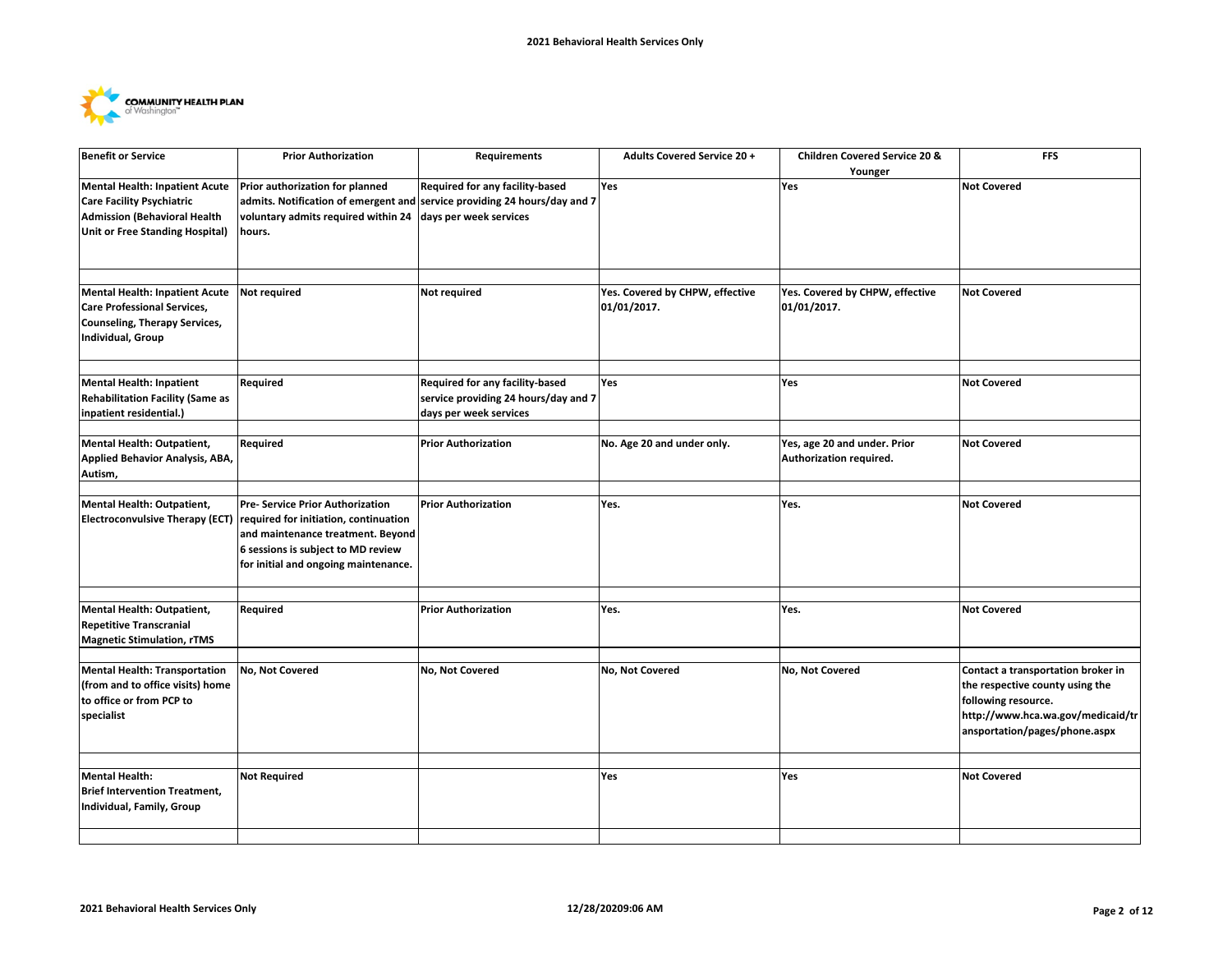

| <b>Benefit or Service</b>                                                                                                                   | <b>Prior Authorization</b>                                                                                                                                                                                  | Requirements                                                                                                                                                                                                                                                                                                                                                                                           | <b>Adults Covered Service 20 +</b> | <b>Children Covered Service 20 &amp;</b><br>Younger | <b>FFS</b>         |
|---------------------------------------------------------------------------------------------------------------------------------------------|-------------------------------------------------------------------------------------------------------------------------------------------------------------------------------------------------------------|--------------------------------------------------------------------------------------------------------------------------------------------------------------------------------------------------------------------------------------------------------------------------------------------------------------------------------------------------------------------------------------------------------|------------------------------------|-----------------------------------------------------|--------------------|
| <b>Mental Health:</b><br><b>Care Coordination Services</b>                                                                                  | <b>Not Required</b>                                                                                                                                                                                         |                                                                                                                                                                                                                                                                                                                                                                                                        | Yes                                | Yes                                                 | <b>Not Covered</b> |
| <b>Mental Health:</b>                                                                                                                       | <b>Not Required</b>                                                                                                                                                                                         |                                                                                                                                                                                                                                                                                                                                                                                                        | Yes                                | Yes                                                 | <b>Not Covered</b> |
| <b>Child and Family Team Meetings</b>                                                                                                       |                                                                                                                                                                                                             |                                                                                                                                                                                                                                                                                                                                                                                                        |                                    |                                                     |                    |
| <b>Mental Health:</b><br>Clubhouse                                                                                                          | <b>Not Required</b>                                                                                                                                                                                         |                                                                                                                                                                                                                                                                                                                                                                                                        | Yes                                | Yes                                                 | <b>Not Covered</b> |
| <b>Mental Health:</b><br><b>Co-occurring Treatment</b>                                                                                      | <b>Not Required</b>                                                                                                                                                                                         |                                                                                                                                                                                                                                                                                                                                                                                                        | Yes                                | Yes                                                 | <b>Not Covered</b> |
| <b>Mental Health: Outpatient</b><br>Day Support, Intensive<br>Outpatient (IOP), Partial<br>Hospitalization (PHP) high<br>intensity services | Authorization is not required for<br><b>Outpatient Day Support</b><br>Authorization is required for<br><b>Intensive Outpatient (IOP) and</b><br>Partial Hospitalization Program (PHP)<br>and Day Treatment. |                                                                                                                                                                                                                                                                                                                                                                                                        | Yes                                | Yes                                                 | <b>Not Covered</b> |
| <b>Mental Health:</b><br><b>Engagement and Outreach</b><br>(Community Support Services)                                                     | Required after 16 hours of<br><b>Community Support Services within</b><br>60 days.                                                                                                                          | <b>Community Support Services</b><br>include:<br><b>• Community Psychiatric Supportive</b><br><b>Treatment</b><br>• Comprehensive Community<br><b>Support Services</b><br>· Psychosocial Rehabilitation<br><b>Services</b><br><b>• Engagement and Outreach</b><br>• Mental Health Rehabilitation Case<br>Management<br>• Mental Health Peer Support<br>· SUD Case Management<br>• SUD Recovery Support | Yes                                | Yes                                                 | <b>Not Covered</b> |
| <b>Mental Health:</b><br><b>Evidence Based Practice</b><br><b>Children's Mental Health</b>                                                  | <b>Not Required</b>                                                                                                                                                                                         |                                                                                                                                                                                                                                                                                                                                                                                                        | No                                 | Yes                                                 | <b>Not Covered</b> |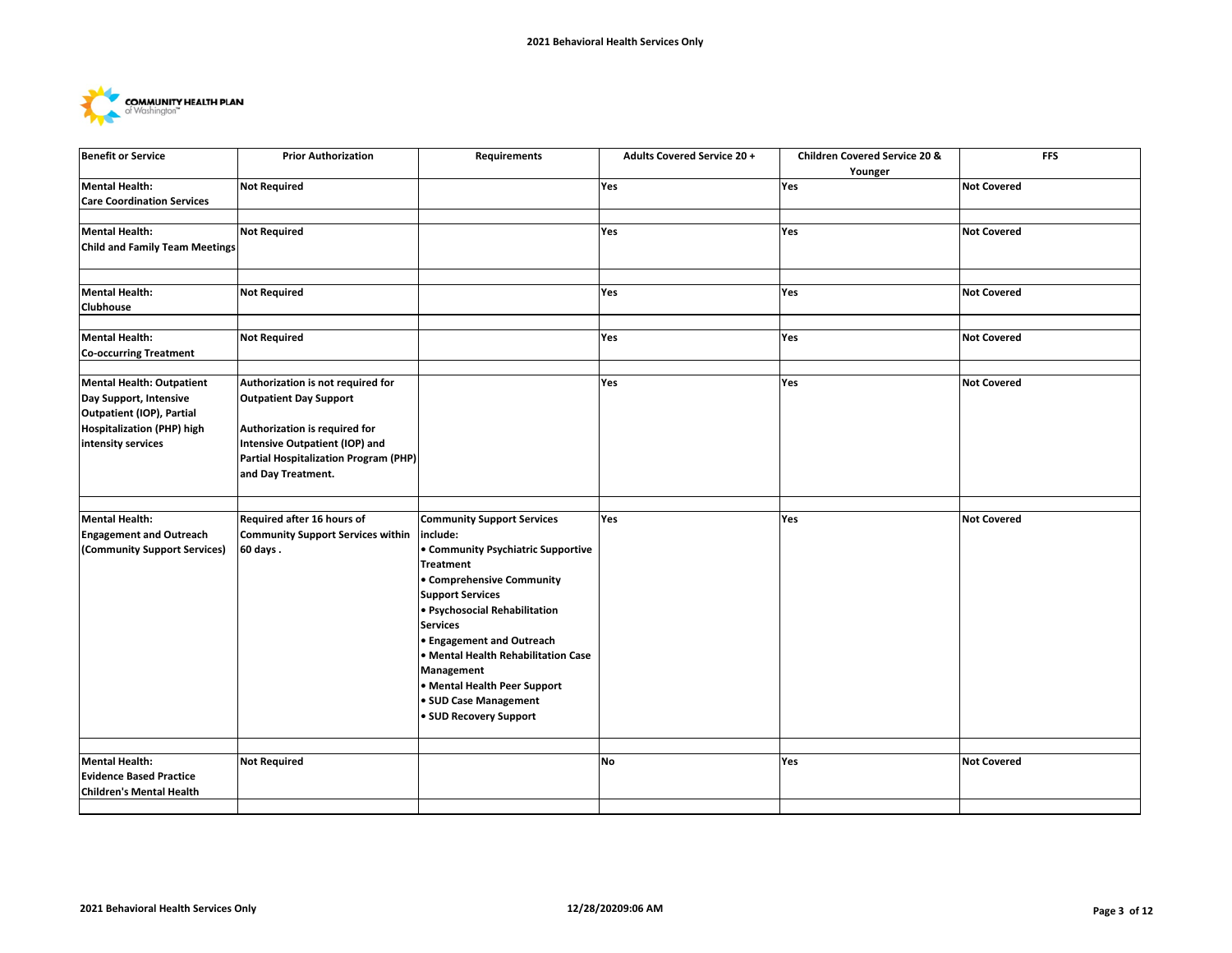

| <b>Professional inpatient services</b><br><b>Mental Health:</b><br>Only Required when:<br><b>Professional inpatient services</b><br>Yes<br>Yes<br><b>Family Treatment</b><br>• Community Psychiatric Supportive<br>related to an inpatient psychiatric<br>related to an inpatient psychiatric<br>admission is not covered by CHPW.<br>admission is covered by DSHS.<br><b>Treatment</b><br>• Comprehensive Community<br>Services are covered by DSHS.<br><b>Support Services</b><br>· Psychosocial Rehabilitation<br><b>Services</b><br><b>Mental Health:</b><br>Required<br>Required for any facility-based<br>Yes<br><b>Not Covered</b><br>Yes<br><b>Freestanding Evaluation and</b><br>service providing 24 hours/day and 7<br>days per week services<br><b>Treatment</b><br><b>Mental Health:</b><br>Only Required when:<br><b>Professional inpatient services</b><br>Yes<br>Yes<br><b>Professional inpatient services</b><br>• Community Psychiatric Supportive<br>related to an inpatient psychiatric<br>related to an inpatient psychiatric<br><b>Group Treatment Services</b><br>admission is not covered by CHPW.<br><b>Treatment</b><br>admission is covered by DSHS.<br>• Comprehensive Community<br>Services are covered by DSHS.<br><b>Support Services</b><br>· Psychosocial Rehabilitation<br><b>Services</b><br><b>Mental Health:</b><br>Notification required for initial 6<br>Evaluation and treatment for patient Yes<br>Yes<br><b>Not Covered</b><br><b>High Intensity Outpatient</b><br>month of services, followed by<br>in crisis. Crisis hotline available 24<br><b>Treatment (intensive services)</b><br>ongoing concurrent review.<br>hours a day.<br>Additional authorization required to<br>extend past 6 months.<br><b>Mental Health:</b><br><b>Not Required</b><br>Yes<br>Yes<br><b>Not Covered</b><br>Housing and Recovery through<br>Peer Services (HARPS)<br><b>Mental Health:</b><br>Only Required when:<br><b>Professional inpatient services</b><br>Yes<br><b>Professional inpatient services</b><br>Yes<br><b>Individual Treatment Services</b><br>• Community Psychiatric Supportive<br>related to an inpatient psychiatric<br>related to an inpatient psychiatric<br><b>Treatment</b><br>admission is not covered by CHPW.<br>admission is covered by DSHS.<br>• Comprehensive Community<br>Services are covered by DSHS.<br><b>Support Services</b><br>· Psychosocial Rehabilitation<br><b>Services</b><br><b>Mental Health:</b><br>Required<br>Required for any facility-based<br><b>Not Covered</b><br>Yes<br>Yes<br>service providing 24 hours/day and 7<br><b>Inpatient Residential Setting</b><br>days per week services | <b>Benefit or Service</b> | <b>Prior Authorization</b> | <b>Requirements</b> | <b>Adults Covered Service 20 +</b> | <b>Children Covered Service 20 &amp;</b> | <b>FFS</b> |
|-----------------------------------------------------------------------------------------------------------------------------------------------------------------------------------------------------------------------------------------------------------------------------------------------------------------------------------------------------------------------------------------------------------------------------------------------------------------------------------------------------------------------------------------------------------------------------------------------------------------------------------------------------------------------------------------------------------------------------------------------------------------------------------------------------------------------------------------------------------------------------------------------------------------------------------------------------------------------------------------------------------------------------------------------------------------------------------------------------------------------------------------------------------------------------------------------------------------------------------------------------------------------------------------------------------------------------------------------------------------------------------------------------------------------------------------------------------------------------------------------------------------------------------------------------------------------------------------------------------------------------------------------------------------------------------------------------------------------------------------------------------------------------------------------------------------------------------------------------------------------------------------------------------------------------------------------------------------------------------------------------------------------------------------------------------------------------------------------------------------------------------------------------------------------------------------------------------------------------------------------------------------------------------------------------------------------------------------------------------------------------------------------------------------------------------------------------------------------------------------------------------------------------------------------------------------------------------------------------------------------------------------------------------------------|---------------------------|----------------------------|---------------------|------------------------------------|------------------------------------------|------------|
|                                                                                                                                                                                                                                                                                                                                                                                                                                                                                                                                                                                                                                                                                                                                                                                                                                                                                                                                                                                                                                                                                                                                                                                                                                                                                                                                                                                                                                                                                                                                                                                                                                                                                                                                                                                                                                                                                                                                                                                                                                                                                                                                                                                                                                                                                                                                                                                                                                                                                                                                                                                                                                                                       |                           |                            |                     |                                    | Younger                                  |            |
|                                                                                                                                                                                                                                                                                                                                                                                                                                                                                                                                                                                                                                                                                                                                                                                                                                                                                                                                                                                                                                                                                                                                                                                                                                                                                                                                                                                                                                                                                                                                                                                                                                                                                                                                                                                                                                                                                                                                                                                                                                                                                                                                                                                                                                                                                                                                                                                                                                                                                                                                                                                                                                                                       |                           |                            |                     |                                    |                                          |            |
|                                                                                                                                                                                                                                                                                                                                                                                                                                                                                                                                                                                                                                                                                                                                                                                                                                                                                                                                                                                                                                                                                                                                                                                                                                                                                                                                                                                                                                                                                                                                                                                                                                                                                                                                                                                                                                                                                                                                                                                                                                                                                                                                                                                                                                                                                                                                                                                                                                                                                                                                                                                                                                                                       |                           |                            |                     |                                    |                                          |            |
|                                                                                                                                                                                                                                                                                                                                                                                                                                                                                                                                                                                                                                                                                                                                                                                                                                                                                                                                                                                                                                                                                                                                                                                                                                                                                                                                                                                                                                                                                                                                                                                                                                                                                                                                                                                                                                                                                                                                                                                                                                                                                                                                                                                                                                                                                                                                                                                                                                                                                                                                                                                                                                                                       |                           |                            |                     |                                    |                                          |            |
|                                                                                                                                                                                                                                                                                                                                                                                                                                                                                                                                                                                                                                                                                                                                                                                                                                                                                                                                                                                                                                                                                                                                                                                                                                                                                                                                                                                                                                                                                                                                                                                                                                                                                                                                                                                                                                                                                                                                                                                                                                                                                                                                                                                                                                                                                                                                                                                                                                                                                                                                                                                                                                                                       |                           |                            |                     |                                    |                                          |            |
|                                                                                                                                                                                                                                                                                                                                                                                                                                                                                                                                                                                                                                                                                                                                                                                                                                                                                                                                                                                                                                                                                                                                                                                                                                                                                                                                                                                                                                                                                                                                                                                                                                                                                                                                                                                                                                                                                                                                                                                                                                                                                                                                                                                                                                                                                                                                                                                                                                                                                                                                                                                                                                                                       |                           |                            |                     |                                    |                                          |            |
|                                                                                                                                                                                                                                                                                                                                                                                                                                                                                                                                                                                                                                                                                                                                                                                                                                                                                                                                                                                                                                                                                                                                                                                                                                                                                                                                                                                                                                                                                                                                                                                                                                                                                                                                                                                                                                                                                                                                                                                                                                                                                                                                                                                                                                                                                                                                                                                                                                                                                                                                                                                                                                                                       |                           |                            |                     |                                    |                                          |            |
|                                                                                                                                                                                                                                                                                                                                                                                                                                                                                                                                                                                                                                                                                                                                                                                                                                                                                                                                                                                                                                                                                                                                                                                                                                                                                                                                                                                                                                                                                                                                                                                                                                                                                                                                                                                                                                                                                                                                                                                                                                                                                                                                                                                                                                                                                                                                                                                                                                                                                                                                                                                                                                                                       |                           |                            |                     |                                    |                                          |            |
|                                                                                                                                                                                                                                                                                                                                                                                                                                                                                                                                                                                                                                                                                                                                                                                                                                                                                                                                                                                                                                                                                                                                                                                                                                                                                                                                                                                                                                                                                                                                                                                                                                                                                                                                                                                                                                                                                                                                                                                                                                                                                                                                                                                                                                                                                                                                                                                                                                                                                                                                                                                                                                                                       |                           |                            |                     |                                    |                                          |            |
|                                                                                                                                                                                                                                                                                                                                                                                                                                                                                                                                                                                                                                                                                                                                                                                                                                                                                                                                                                                                                                                                                                                                                                                                                                                                                                                                                                                                                                                                                                                                                                                                                                                                                                                                                                                                                                                                                                                                                                                                                                                                                                                                                                                                                                                                                                                                                                                                                                                                                                                                                                                                                                                                       |                           |                            |                     |                                    |                                          |            |
|                                                                                                                                                                                                                                                                                                                                                                                                                                                                                                                                                                                                                                                                                                                                                                                                                                                                                                                                                                                                                                                                                                                                                                                                                                                                                                                                                                                                                                                                                                                                                                                                                                                                                                                                                                                                                                                                                                                                                                                                                                                                                                                                                                                                                                                                                                                                                                                                                                                                                                                                                                                                                                                                       |                           |                            |                     |                                    |                                          |            |
|                                                                                                                                                                                                                                                                                                                                                                                                                                                                                                                                                                                                                                                                                                                                                                                                                                                                                                                                                                                                                                                                                                                                                                                                                                                                                                                                                                                                                                                                                                                                                                                                                                                                                                                                                                                                                                                                                                                                                                                                                                                                                                                                                                                                                                                                                                                                                                                                                                                                                                                                                                                                                                                                       |                           |                            |                     |                                    |                                          |            |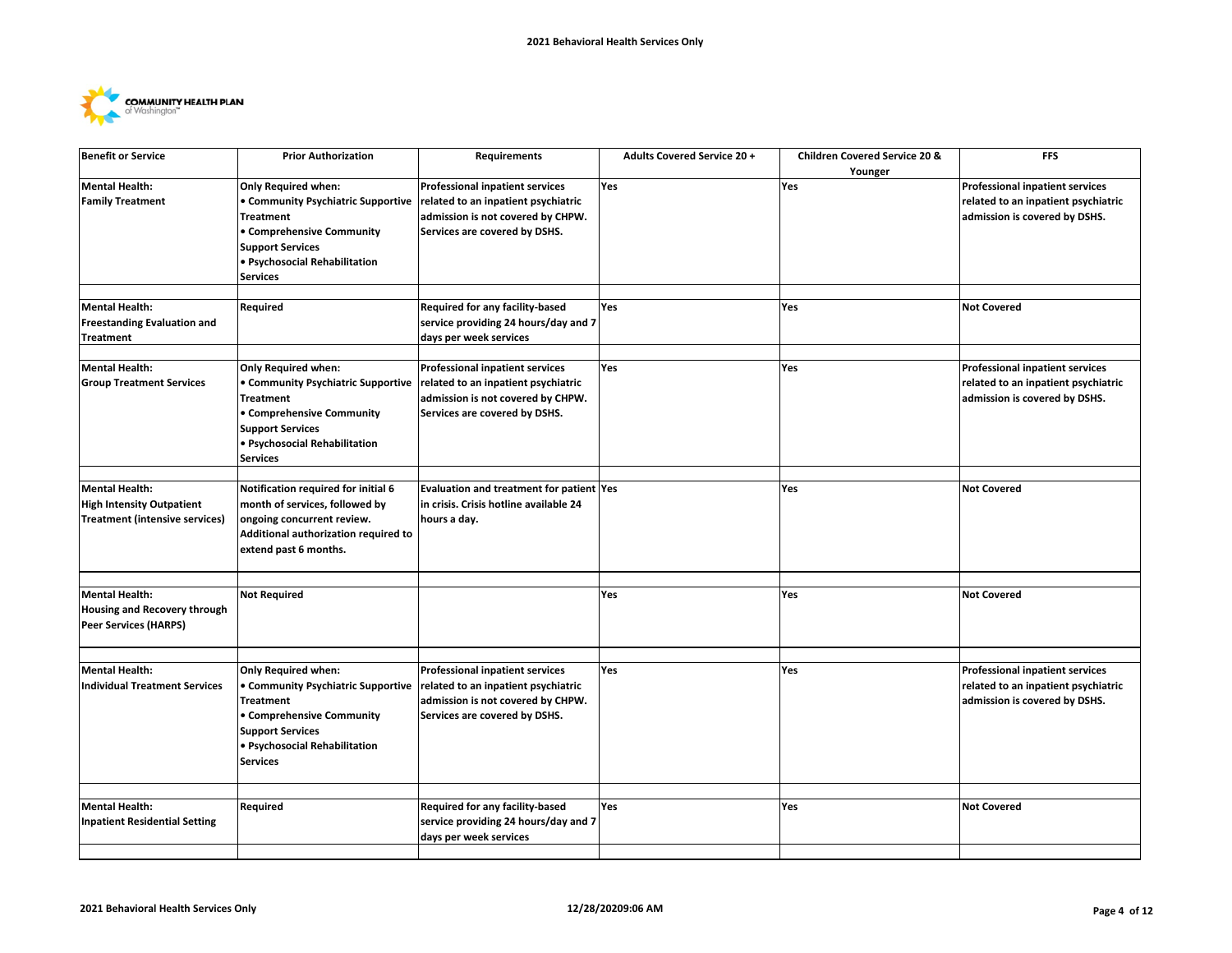

| <b>Benefit or Service</b>                                                                     | <b>Prior Authorization</b>                                                                                             | Requirements                                                                                                                                                                                                                                                                                                                                                                                    | <b>Adults Covered Service 20 +</b> | <b>Children Covered Service 20 &amp;</b><br>Younger | <b>FFS</b>         |
|-----------------------------------------------------------------------------------------------|------------------------------------------------------------------------------------------------------------------------|-------------------------------------------------------------------------------------------------------------------------------------------------------------------------------------------------------------------------------------------------------------------------------------------------------------------------------------------------------------------------------------------------|------------------------------------|-----------------------------------------------------|--------------------|
| Mental Health:<br>Intake Evaluation                                                           | <b>Not Required</b>                                                                                                    |                                                                                                                                                                                                                                                                                                                                                                                                 | Yes                                | Yes                                                 | <b>Not Covered</b> |
| <b>Mental Health:</b><br><b>Interpreter Services</b>                                          | <b>Not Required</b>                                                                                                    |                                                                                                                                                                                                                                                                                                                                                                                                 | Yes                                | Yes                                                 | <b>Not Covered</b> |
| <b>Mental Health:</b><br><b>Medication Management</b>                                         | <b>Not Required</b>                                                                                                    |                                                                                                                                                                                                                                                                                                                                                                                                 | Yes                                | Yes                                                 | <b>Not Covered</b> |
| <b>Mental Health:</b>                                                                         | <b>Not Required</b>                                                                                                    |                                                                                                                                                                                                                                                                                                                                                                                                 | Yes                                | Yes                                                 | <b>Not Covered</b> |
| <b>Medication Monitoring</b><br><b>Mental Health:</b>                                         | Required                                                                                                               | <b>Prior Authorization</b>                                                                                                                                                                                                                                                                                                                                                                      | Yes                                | Yes                                                 | No, Not Covered    |
| Out of Area Coverage:<br>Within the U.S and U.S.<br><b>Territories Only</b>                   |                                                                                                                        |                                                                                                                                                                                                                                                                                                                                                                                                 |                                    |                                                     |                    |
| <b>Mental Health:</b><br><b>Peer Support</b><br>(Community Support Services)                  | Required after 16 hours of<br><b>Community Support Services within</b><br>60 days.                                     | <b>Community Support Services</b><br>include:<br>• Community Psychiatric Supportive<br><b>Treatment</b><br>• Comprehensive Community<br><b>Support Services</b><br>· Psychosocial Rehabilitation<br><b>Services</b><br><b>• Engagement and Outreach</b><br>• Mental Health Rehabilitation Case<br>Management<br>• Mental Health Peer Support<br>• SUD Case Management<br>· SUD Recovery Support | Yes                                | Yes                                                 | <b>Not Covered</b> |
| <b>Mental Health:</b><br><b>Psychological Assessment</b><br><b>Neuropsychological Testing</b> | Required                                                                                                               |                                                                                                                                                                                                                                                                                                                                                                                                 | <b>Yes</b>                         | Yes                                                 | <b>Not Covered</b> |
| <b>Mental Health:</b><br><b>Psychological Assessment</b><br><b>Psychological Testing</b>      | Not required for first 2 units (hours)<br>in a lifetime. Required for additional<br>units (benefit exception request). | Not required for first 2 units (hours)<br>in a lifetime. Required for additional<br>units (benefit exception request).                                                                                                                                                                                                                                                                          | Yes                                | Yes                                                 | <b>Not Covered</b> |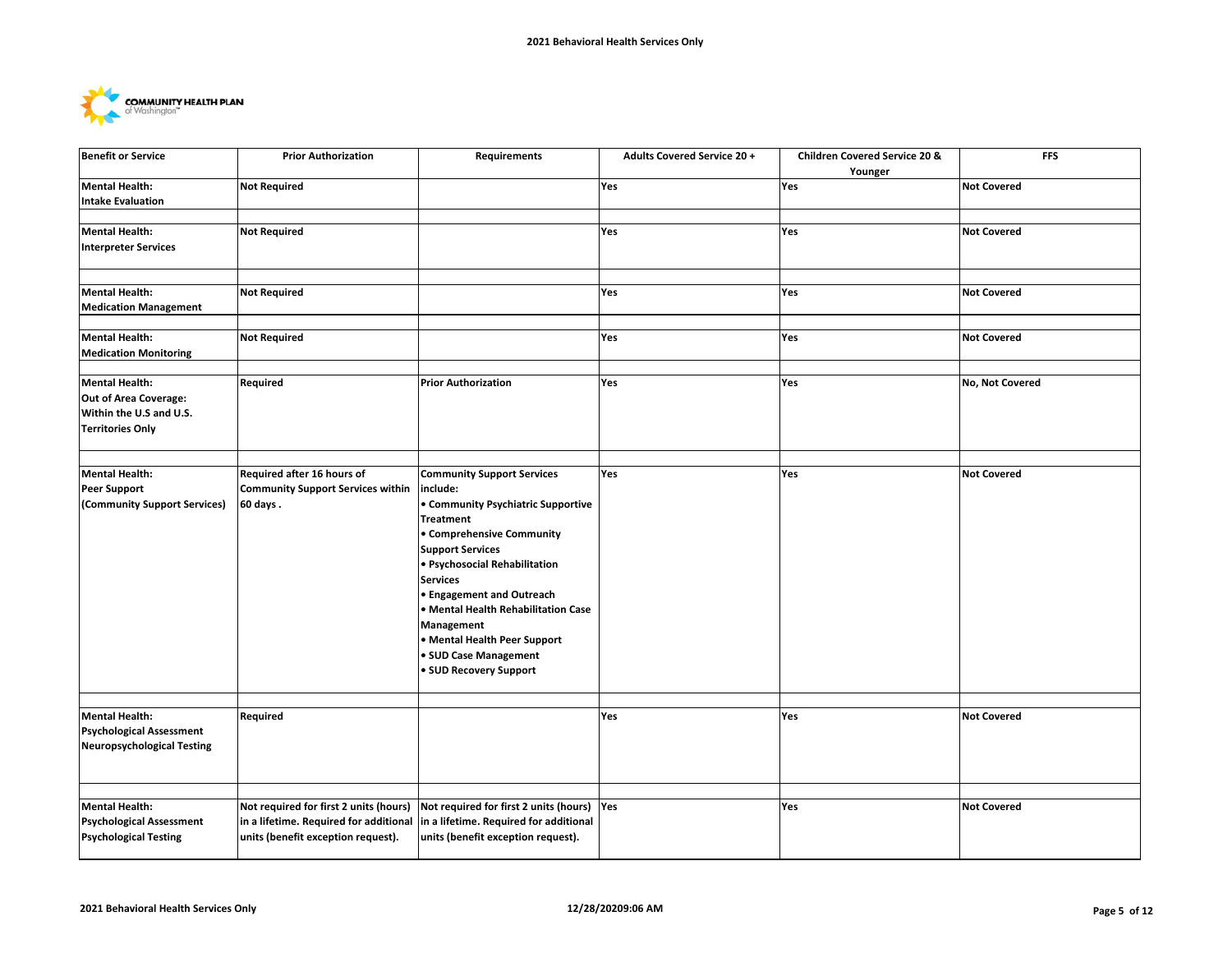

| <b>Benefit or Service</b>                                                                         | <b>Prior Authorization</b>                                                                                            | Requirements                                                                                                                                                                                                                                                                                                                                                                                    | <b>Adults Covered Service 20 +</b> | Children Covered Service 20 &<br>Younger | <b>FFS</b>         |
|---------------------------------------------------------------------------------------------------|-----------------------------------------------------------------------------------------------------------------------|-------------------------------------------------------------------------------------------------------------------------------------------------------------------------------------------------------------------------------------------------------------------------------------------------------------------------------------------------------------------------------------------------|------------------------------------|------------------------------------------|--------------------|
|                                                                                                   |                                                                                                                       |                                                                                                                                                                                                                                                                                                                                                                                                 |                                    |                                          |                    |
| <b>Mental Health:</b><br><b>Rehabilitation Case</b><br>Management<br>(Community Support Services) | Required after 16 hours of<br><b>Community Support Services within</b><br>60 days.                                    | <b>Community Support Services</b><br>include:<br>• Community Psychiatric Supportive<br><b>Treatment</b><br>• Comprehensive Community<br><b>Support Services</b><br>· Psychosocial Rehabilitation<br><b>Services</b><br><b>• Engagement and Outreach</b><br>· Mental Health Rehabilitation Case<br>Management<br>• Mental Health Peer Support<br>• SUD Case Management<br>• SUD Recovery Support | Yes                                | Yes                                      | <b>Not Covered</b> |
|                                                                                                   |                                                                                                                       |                                                                                                                                                                                                                                                                                                                                                                                                 |                                    |                                          |                    |
| <b>Mental Health:</b><br><b>Request for Services Not Crisis</b>                                   | <b>Not Required</b>                                                                                                   |                                                                                                                                                                                                                                                                                                                                                                                                 | Yes                                | Yes                                      | <b>Not Covered</b> |
|                                                                                                   |                                                                                                                       |                                                                                                                                                                                                                                                                                                                                                                                                 |                                    |                                          |                    |
| Mental Health:<br><b>Respite Care</b>                                                             | <b>Not Required</b>                                                                                                   |                                                                                                                                                                                                                                                                                                                                                                                                 | Yes                                | Yes                                      | <b>Not Covered</b> |
|                                                                                                   |                                                                                                                       |                                                                                                                                                                                                                                                                                                                                                                                                 |                                    |                                          |                    |
| Mental Health:<br><b>Special Population Evaluation</b>                                            | <b>Not Required</b>                                                                                                   |                                                                                                                                                                                                                                                                                                                                                                                                 | Yes                                | Yes                                      | <b>Not Covered</b> |
|                                                                                                   |                                                                                                                       |                                                                                                                                                                                                                                                                                                                                                                                                 |                                    |                                          |                    |
| <b>Mental Health:</b><br><b>Stabilization Services (Crisis)</b>                                   | Required when inpatient psychiatric<br>place of service (51) or service is<br>submitted with UD (WA-PACT)<br>modifier | Required when inpatient psychiatric Yes<br>place of service (51) or service is<br>submitted with UD (WA-PACT)<br>modifier                                                                                                                                                                                                                                                                       |                                    | Yes                                      | <b>Not Covered</b> |
|                                                                                                   |                                                                                                                       |                                                                                                                                                                                                                                                                                                                                                                                                 |                                    |                                          |                    |
| Mental Health:<br><b>Supported Employment</b>                                                     | <b>Not Required</b>                                                                                                   |                                                                                                                                                                                                                                                                                                                                                                                                 | Yes                                | Yes                                      | <b>Not Covered</b> |
| Telehealth, Telemedicine,                                                                         | · Network Providers, prior                                                                                            |                                                                                                                                                                                                                                                                                                                                                                                                 |                                    | Yes                                      | <b>Not Covered</b> |
| TelePsych (medical services,<br>mental health, substance use<br>disorder)                         | authorization is not required<br>. Non-network Providers, prior<br>authorization is required                          |                                                                                                                                                                                                                                                                                                                                                                                                 | Yes                                |                                          |                    |
|                                                                                                   |                                                                                                                       |                                                                                                                                                                                                                                                                                                                                                                                                 |                                    |                                          |                    |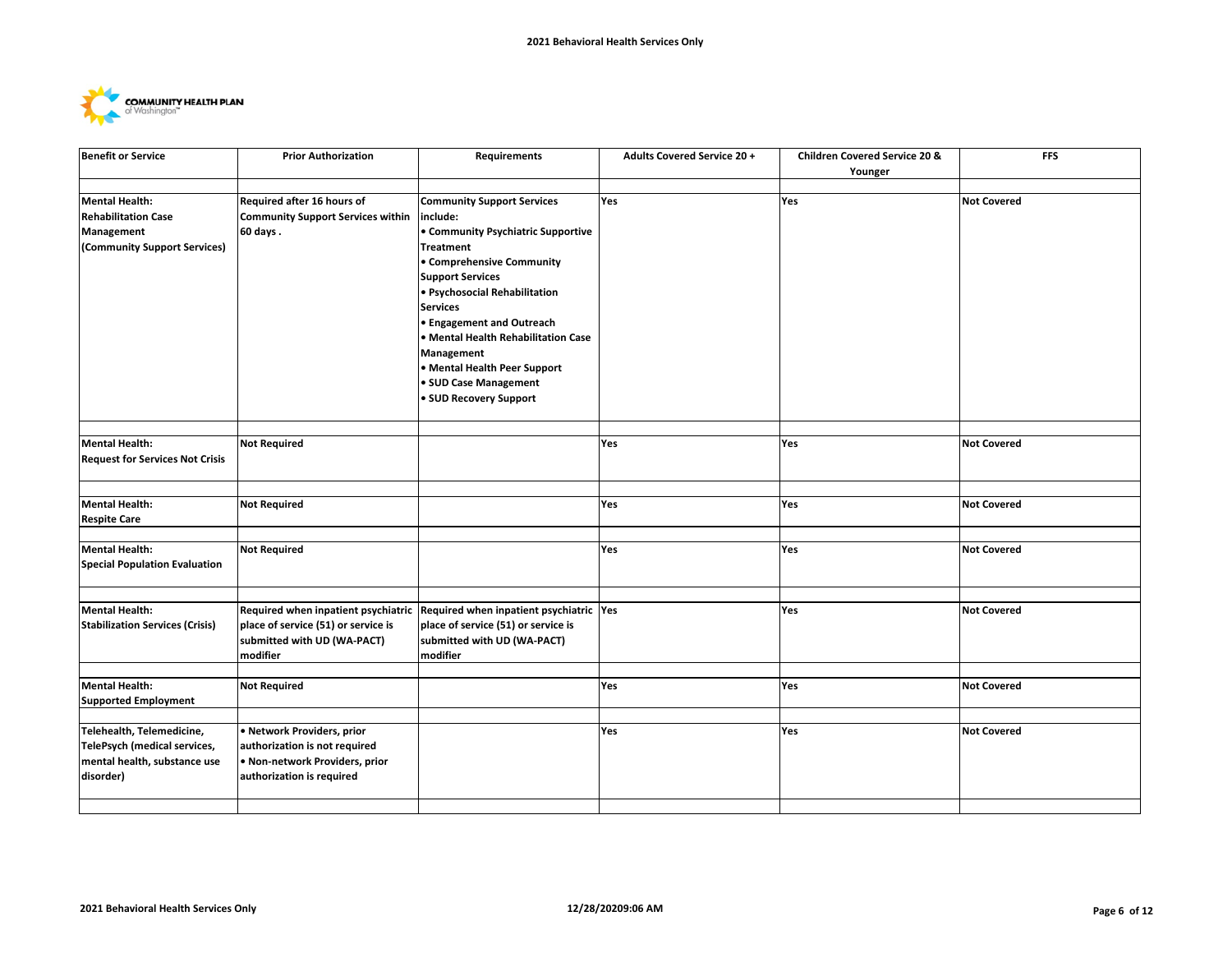

| <b>Benefit or Service</b>                                                                                          | <b>Prior Authorization</b>                                                                                                                                           | Requirements                                                                                      | <b>Adults Covered Service 20 +</b>                          | Children Covered Service 20 &<br>Younger             | <b>FFS</b>                                           |
|--------------------------------------------------------------------------------------------------------------------|----------------------------------------------------------------------------------------------------------------------------------------------------------------------|---------------------------------------------------------------------------------------------------|-------------------------------------------------------------|------------------------------------------------------|------------------------------------------------------|
| <b>Mental Health:</b><br><b>Therapeutic Psychoeducation</b><br>(Education)                                         | <b>Not Required</b>                                                                                                                                                  |                                                                                                   | Yes                                                         | Yes                                                  | <b>Not Covered</b>                                   |
|                                                                                                                    |                                                                                                                                                                      |                                                                                                   |                                                             |                                                      |                                                      |
| <b>Mental Health:</b><br><b>WA-PACT</b>                                                                            | Notification required for initial 6<br>month of services, followed by<br>ongoing concurrent review.<br>Additional authorization required to<br>extend past 6 months. |                                                                                                   | Yes                                                         | Yes                                                  | <b>Not Covered</b>                                   |
| <b>Mental Health:</b>                                                                                              | Notification not required for WISe                                                                                                                                   |                                                                                                   | NO for over age 21.                                         | Yes                                                  | <b>Not Covered</b>                                   |
| <b>Wraparound Services with</b>                                                                                    | services however, WISe providers                                                                                                                                     |                                                                                                   |                                                             |                                                      |                                                      |
| <b>Intensive Services (WISe)</b>                                                                                   | must notify CHPW of any member<br>who does not meet CANS<br>assessment for WISe services.                                                                            |                                                                                                   |                                                             |                                                      |                                                      |
|                                                                                                                    |                                                                                                                                                                      |                                                                                                   |                                                             |                                                      |                                                      |
| <b>Methadone Treatment</b>                                                                                         | See Opiate Substitution Treatment<br><b>Services</b>                                                                                                                 | <b>See Opiate Substitution Treatment</b><br><b>Services</b>                                       | <b>See Opiate Substitution Treatment</b><br><b>Services</b> | See Opiate Substitution Treatment<br><b>Services</b> | See Opiate Substitution Treatment<br><b>Services</b> |
|                                                                                                                    |                                                                                                                                                                      |                                                                                                   |                                                             |                                                      |                                                      |
| <b>Substance Abuse (See</b><br><b>Substance Use Disorder)</b>                                                      | See Substance Use Disorder                                                                                                                                           | See Substance Use Disorder                                                                        | See Substance Use Disorder                                  | See Substance Use Disorder                           | See Substance Use Disorder                           |
|                                                                                                                    |                                                                                                                                                                      |                                                                                                   |                                                             |                                                      |                                                      |
| Substance Use Disorder (SUD):<br><b>Inpatient Intensive Short Term</b><br><b>Residential Facility</b>              | Required                                                                                                                                                             | Required for any facility-based<br>service providing 24 hours/day and 7<br>days per week services | Yes                                                         | Yes                                                  | <b>Not Covered</b>                                   |
|                                                                                                                    |                                                                                                                                                                      |                                                                                                   |                                                             |                                                      |                                                      |
| <b>Substance Use Disorder (SUD):</b><br>Inpatient Intensive Short Term<br><b>Residential Professional Services</b> | Required                                                                                                                                                             | Required for any facility-based<br>service providing 24 hours/day and 7<br>days per week services | Yes                                                         | Yes                                                  | <b>Not Covered</b>                                   |
|                                                                                                                    |                                                                                                                                                                      |                                                                                                   |                                                             |                                                      |                                                      |
| Substance Use Disorder (SUD):<br>Inpatient Long Term Residential<br><b>Facility</b>                                | Required                                                                                                                                                             | Required for any facility-based<br>service providing 24 hours/day and 7<br>days per week services | Yes                                                         | Yes                                                  | <b>Not Covered</b>                                   |
|                                                                                                                    |                                                                                                                                                                      |                                                                                                   |                                                             |                                                      |                                                      |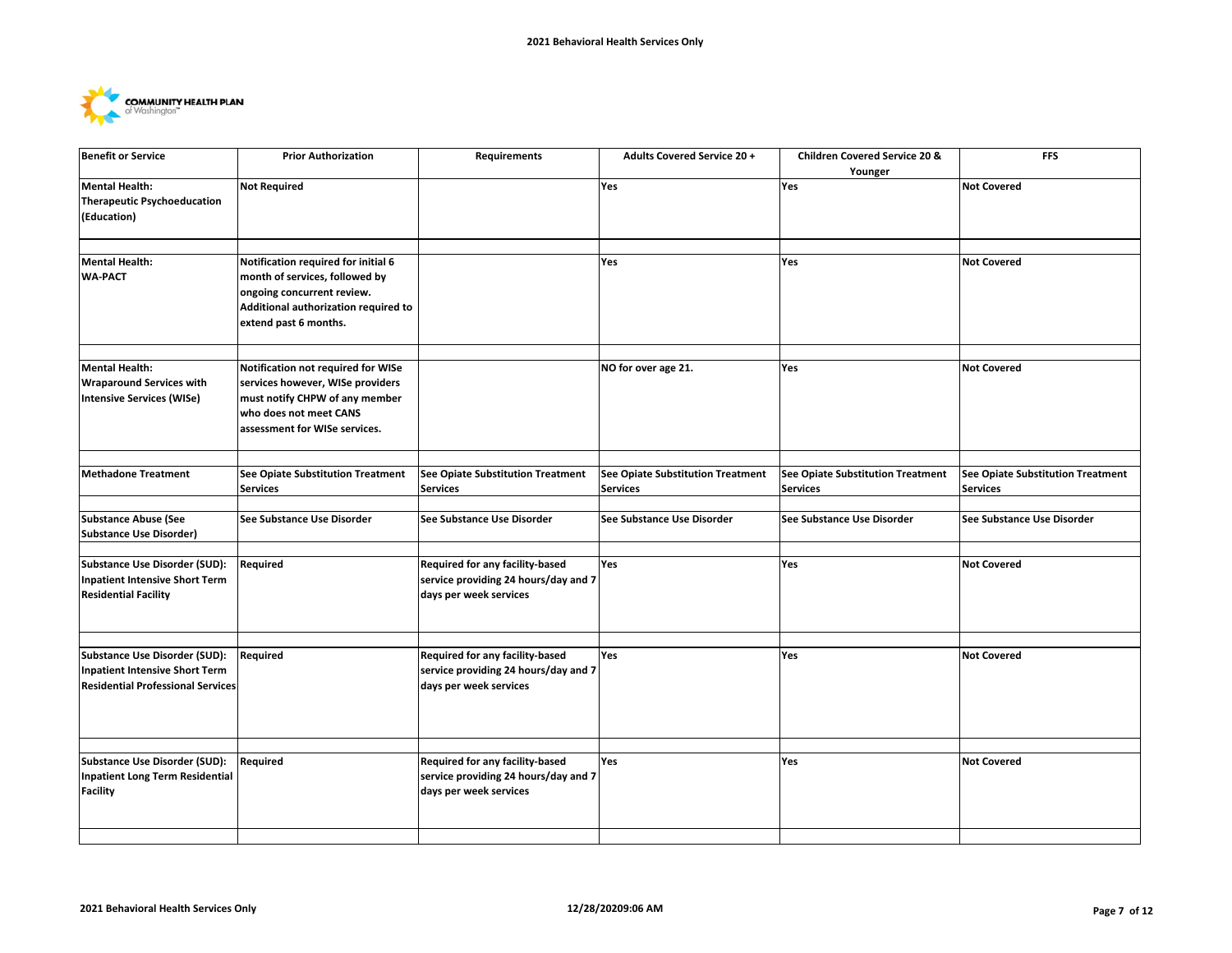

| <b>Benefit or Service</b>                | <b>Prior Authorization</b>    | Requirements                                                                                                   | <b>Adults Covered Service 20 +</b> | <b>Children Covered Service 20 &amp;</b> | <b>FFS</b>         |
|------------------------------------------|-------------------------------|----------------------------------------------------------------------------------------------------------------|------------------------------------|------------------------------------------|--------------------|
|                                          |                               |                                                                                                                |                                    | Younger                                  |                    |
| Substance Use Disorder (SUD):            | Required                      | Required for any facility-based                                                                                | Yes                                | Yes                                      | <b>Not Covered</b> |
| Inpatient Long Term Residential          |                               | service providing 24 hours/day and 7                                                                           |                                    |                                          |                    |
| <b>Professional Services</b>             |                               | days per week services                                                                                         |                                    |                                          |                    |
|                                          |                               |                                                                                                                |                                    |                                          |                    |
|                                          |                               |                                                                                                                |                                    |                                          |                    |
|                                          |                               |                                                                                                                |                                    |                                          |                    |
| Substance Use Disorder (SUD):            | Required                      | Required for any facility-based                                                                                | Yes                                | <b>Yes</b>                               | <b>Not Covered</b> |
| <b>Inpatient Recovery House</b>          |                               | service providing 24 hours/day and 7                                                                           |                                    |                                          |                    |
| <b>Residential Facility</b>              |                               | days per week services                                                                                         |                                    |                                          |                    |
|                                          |                               |                                                                                                                |                                    |                                          |                    |
|                                          |                               |                                                                                                                |                                    |                                          |                    |
|                                          |                               |                                                                                                                |                                    |                                          |                    |
| <b>Substance Use Disorder (SUD):</b>     | Required                      | Required for any facility-based                                                                                | Yes                                | <b>Yes</b>                               | <b>Not Covered</b> |
| <b>Inpatient Recovery House</b>          |                               | service providing 24 hours/day and 7                                                                           |                                    |                                          |                    |
| <b>Residential Professional Services</b> |                               | days per week services                                                                                         |                                    |                                          |                    |
|                                          |                               |                                                                                                                |                                    |                                          |                    |
|                                          |                               |                                                                                                                |                                    |                                          |                    |
|                                          |                               |                                                                                                                |                                    |                                          |                    |
|                                          |                               |                                                                                                                |                                    |                                          |                    |
| <b>Substance Use Disorder (SUD):</b>     | <b>Not Required</b>           | Must be done by CDP or CDPT under Yes                                                                          |                                    | <b>Yes</b>                               | <b>Not Covered</b> |
| <b>Assessment (initial)</b>              |                               | the supervision of a CDP. Includes                                                                             |                                    |                                          |                    |
|                                          |                               | <b>DUI assessment.</b>                                                                                         |                                    |                                          |                    |
|                                          |                               |                                                                                                                | Yes                                |                                          | <b>Not Covered</b> |
| Substance Use Disorder (SUD):            | Required                      | Required for any facility-based                                                                                |                                    | <b>Yes</b>                               |                    |
| Withdrawal Management,                   |                               | service providing 24 hours/day and 7                                                                           |                                    |                                          |                    |
| Detoxification                           |                               | days per week services                                                                                         |                                    |                                          |                    |
|                                          |                               |                                                                                                                |                                    |                                          |                    |
| Substance Use Disorder                   | <b>Substance Use Disorder</b> | <b>Substance Use Disorder</b>                                                                                  | Substance Use Disorder             | Substance Use Disorder                   | <b>Not Covered</b> |
| (SUD):Inpatient Rehabilitation           |                               | (SUD):Inpatient Rehabilitation (Same (SUD):Inpatient Rehabilitation (Same (SUD):Inpatient Rehabilitation (Same |                                    | (SUD):Inpatient Rehabilitation (Same     |                    |
| (Same as Inpatient Residential)          | as Inpatient Residential)     | as Inpatient Residential)                                                                                      | as Inpatient Residential)          | as Inpatient Residential)                |                    |
|                                          |                               |                                                                                                                |                                    |                                          |                    |
|                                          |                               |                                                                                                                |                                    |                                          |                    |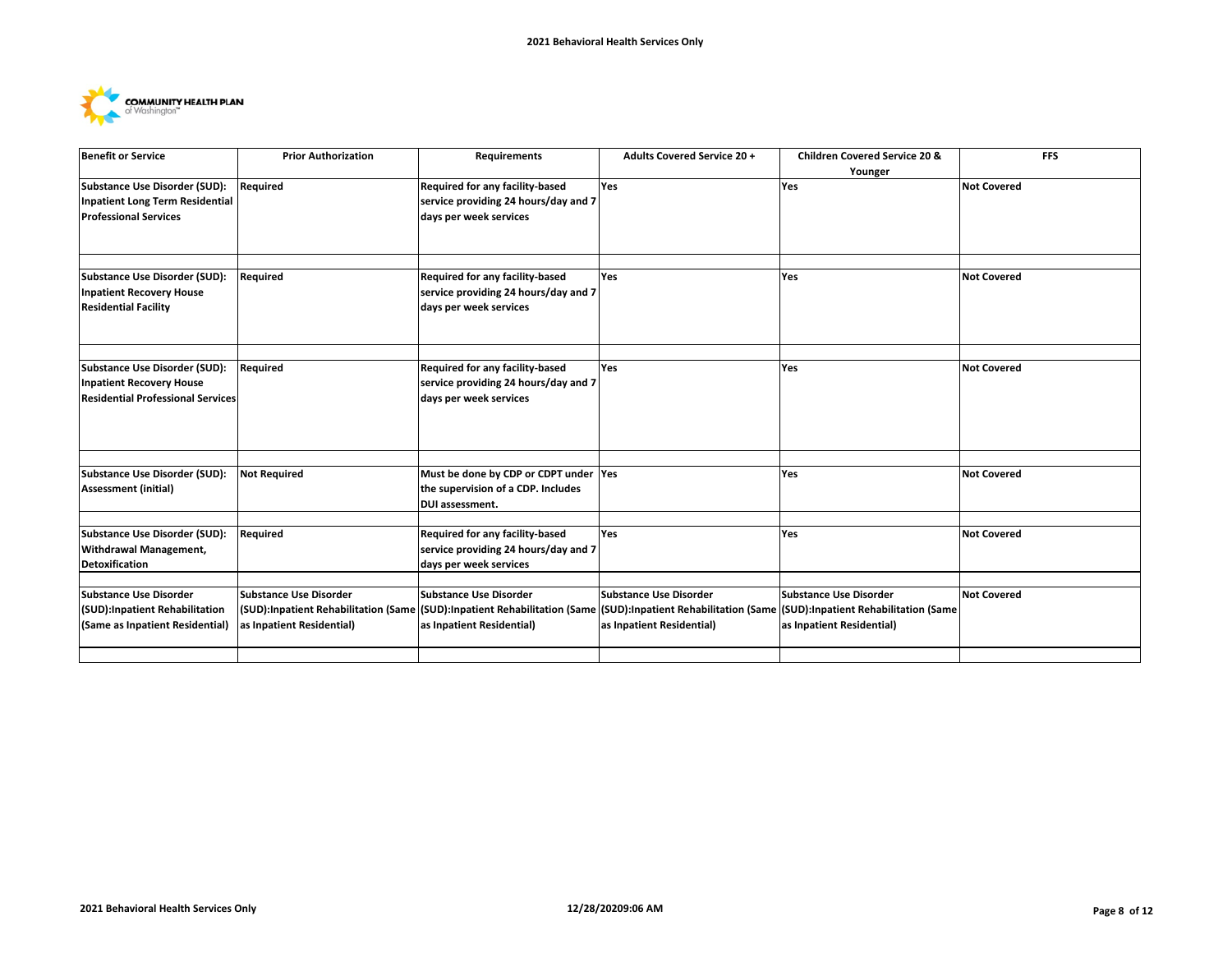

| <b>Benefit or Service</b>                    | <b>Prior Authorization</b>               | <b>Requirements</b>                      | <b>Adults Covered Service 20 +</b> | <b>Children Covered Service 20 &amp;</b> | <b>FFS</b>         |
|----------------------------------------------|------------------------------------------|------------------------------------------|------------------------------------|------------------------------------------|--------------------|
|                                              |                                          |                                          |                                    | Younger                                  |                    |
| <b>Substance Use Disorder:</b>               | Required after 16 hours of               | <b>Community Support Services</b>        | Yes                                | Yes                                      | <b>Not Covered</b> |
| <b>Biofeedback</b>                           | <b>Community Support Services within</b> | include:                                 |                                    |                                          |                    |
| (Community Support Service)                  | 60 days.                                 | • Community Psychiatric Supportive       |                                    |                                          |                    |
|                                              |                                          | <b>Treatment</b>                         |                                    |                                          |                    |
|                                              |                                          | • Comprehensive Community                |                                    |                                          |                    |
|                                              |                                          | <b>Support Services</b>                  |                                    |                                          |                    |
|                                              |                                          | · Psychosocial Rehabilitation            |                                    |                                          |                    |
|                                              |                                          | <b>Services</b>                          |                                    |                                          |                    |
|                                              |                                          | <b>• Engagement and Outreach</b>         |                                    |                                          |                    |
|                                              |                                          | Mental Health Rehabilitation Case        |                                    |                                          |                    |
|                                              |                                          | Management                               |                                    |                                          |                    |
|                                              |                                          | • Mental Health Peer Support             |                                    |                                          |                    |
|                                              |                                          | • SUD Case Management                    |                                    |                                          |                    |
|                                              |                                          | · SUD Recovery Support                   |                                    |                                          |                    |
|                                              |                                          |                                          |                                    |                                          |                    |
|                                              |                                          |                                          |                                    |                                          |                    |
| Substance Use Disorder: Brief                | <b>Not Required</b>                      |                                          | Yes                                | Yes                                      | No, not covered    |
| Intervention                                 |                                          |                                          |                                    |                                          |                    |
|                                              |                                          |                                          |                                    |                                          |                    |
| Substance Use Disorder: Brief                | <b>Not Required</b>                      |                                          | Yes                                | Yes                                      | <b>Not Covered</b> |
| Intervention (Withdrawal                     |                                          |                                          |                                    |                                          |                    |
| Management)                                  |                                          |                                          |                                    |                                          |                    |
|                                              |                                          |                                          |                                    |                                          |                    |
| <b>Substance Use Disorder: Crisis</b>        | <b>Not Required</b>                      | Evaluation and treatment for patient Yes |                                    | Yes                                      | <b>Not Covered</b> |
|                                              |                                          | in crisis. Crisis hotline available 24   |                                    |                                          |                    |
|                                              |                                          | hours a day.                             |                                    |                                          |                    |
| Substance Use Disorder: Interim Not Required |                                          | Services provided until Individual is    | Yes                                | Yes                                      | <b>Not Covered</b> |
|                                              |                                          | admitted to SUD treatment                |                                    |                                          |                    |
| <b>Services</b>                              |                                          |                                          |                                    |                                          |                    |
|                                              |                                          | program.                                 |                                    |                                          |                    |
| Substance Use Disorder:                      | <b>Not Required</b>                      |                                          | <b>Yes</b>                         | Yes                                      | <b>Not Covered</b> |
| <b>Medication Management</b>                 |                                          |                                          |                                    |                                          |                    |
|                                              |                                          |                                          |                                    |                                          |                    |
| Substance Use Disorder: Opiate Required      |                                          | <b>Prior authorization</b>               | Yes                                | Yes                                      | <b>Not Covered</b> |
| Substitution Injection:                      |                                          |                                          |                                    |                                          |                    |
| Naltrexone (Vifitrol®)                       |                                          |                                          |                                    |                                          |                    |
|                                              |                                          |                                          |                                    |                                          |                    |
|                                              |                                          |                                          |                                    |                                          |                    |
|                                              |                                          |                                          |                                    |                                          |                    |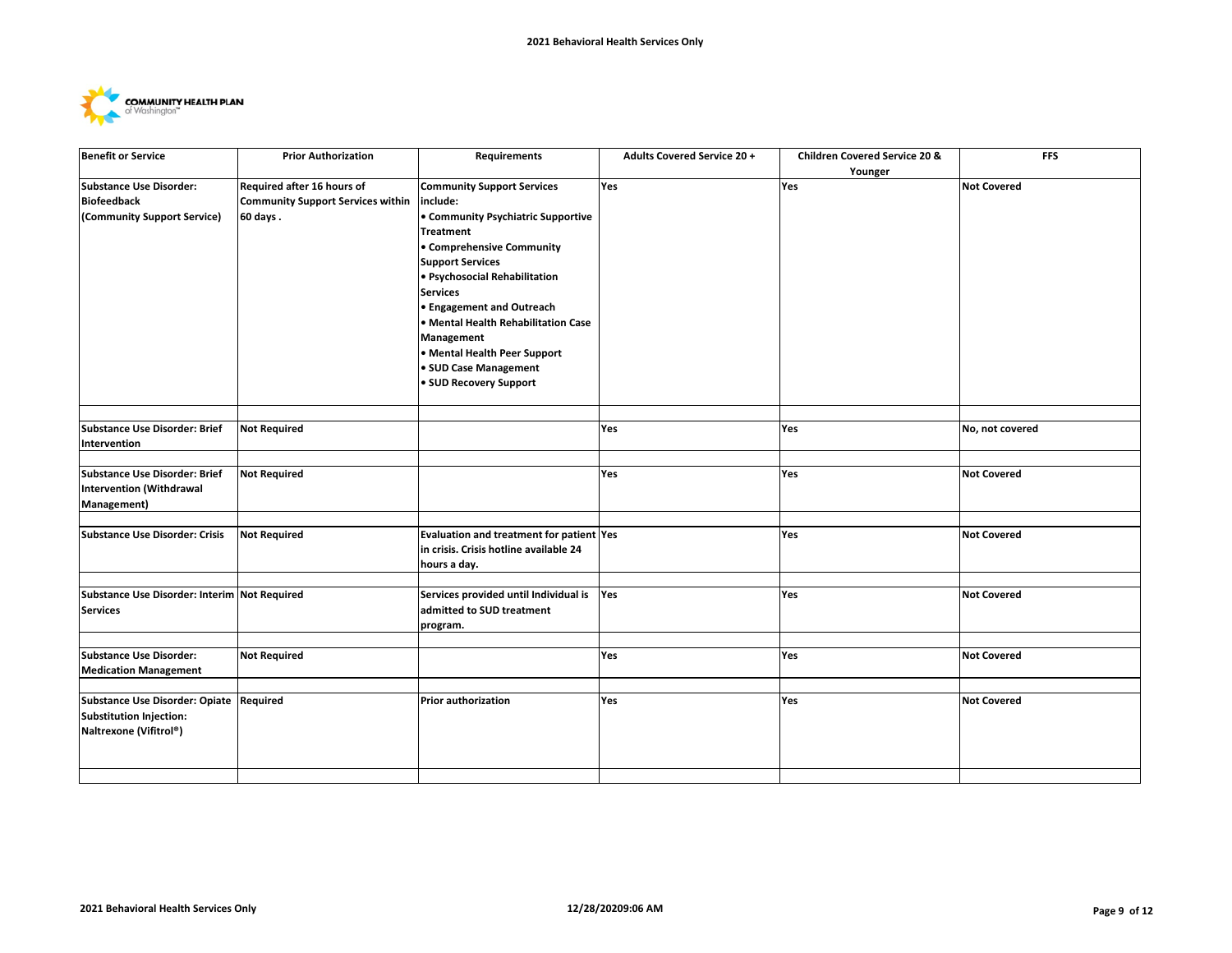

| <b>Benefit or Service</b>                                                                                                | <b>Prior Authorization</b>                                                                                                                                         | Requirements                                                                                                                                                                                                                                                                                                                                               | <b>Adults Covered Service 20 +</b> | Children Covered Service 20 & | <b>FFS</b>         |
|--------------------------------------------------------------------------------------------------------------------------|--------------------------------------------------------------------------------------------------------------------------------------------------------------------|------------------------------------------------------------------------------------------------------------------------------------------------------------------------------------------------------------------------------------------------------------------------------------------------------------------------------------------------------------|------------------------------------|-------------------------------|--------------------|
| Substance Use Disorder: Opiate Not Required<br><b>Substitution Treatment Services</b>                                    |                                                                                                                                                                    | The drug, Naltrexone IM (Vivitrol)<br>does require prior authorization.<br>Prescribing and dispensing of an<br>approved medication does not<br>require prior authorization.                                                                                                                                                                                | Yes                                | Younger<br>Yes                | <b>Not Covered</b> |
| <b>Substance Use Disorder:</b>                                                                                           | Required after16 hours of                                                                                                                                          | <b>Community Support Services</b>                                                                                                                                                                                                                                                                                                                          | Yes                                | Yes                           | <b>Not Covered</b> |
| <b>Outpatient Case Management</b><br>(Community Support Service)                                                         | <b>Community Support Services within</b><br>60 days.                                                                                                               | include:<br>• Community Psychiatric Supportive<br><b>Treatment</b><br>• Comprehensive Community<br><b>Support Services</b><br>· Psychosocial Rehabilitation<br><b>Services</b><br><b>• Engagement and Outreach</b><br>· Mental Health Rehabilitation Case<br>Management<br>• Mental Health Peer Support<br>· SUD Case Management<br>• SUD Recovery Support |                                    |                               |                    |
| <b>Substance Use Disorder:</b>                                                                                           | <b>Only Required when:</b>                                                                                                                                         |                                                                                                                                                                                                                                                                                                                                                            | Yes                                | Yes                           | <b>Not Covered</b> |
| <b>Outpatient, Brief Outpatient</b><br>Treatment - Individual, Family,<br>Group                                          | • Community Psychiatric Supportive<br><b>Treatment</b><br>• Comprehensive Community<br><b>Support Services</b><br>· Psychosocial Rehabilitation<br><b>Services</b> |                                                                                                                                                                                                                                                                                                                                                            |                                    |                               |                    |
|                                                                                                                          |                                                                                                                                                                    |                                                                                                                                                                                                                                                                                                                                                            |                                    |                               |                    |
| <b>Substance Use Disorder:</b><br>Pregnant, Post Partum or<br>Parenting (PPW) Women's<br><b>Housing Support Services</b> | <b>Not Required</b>                                                                                                                                                |                                                                                                                                                                                                                                                                                                                                                            | Yes                                | Yes                           | <b>Not Covered</b> |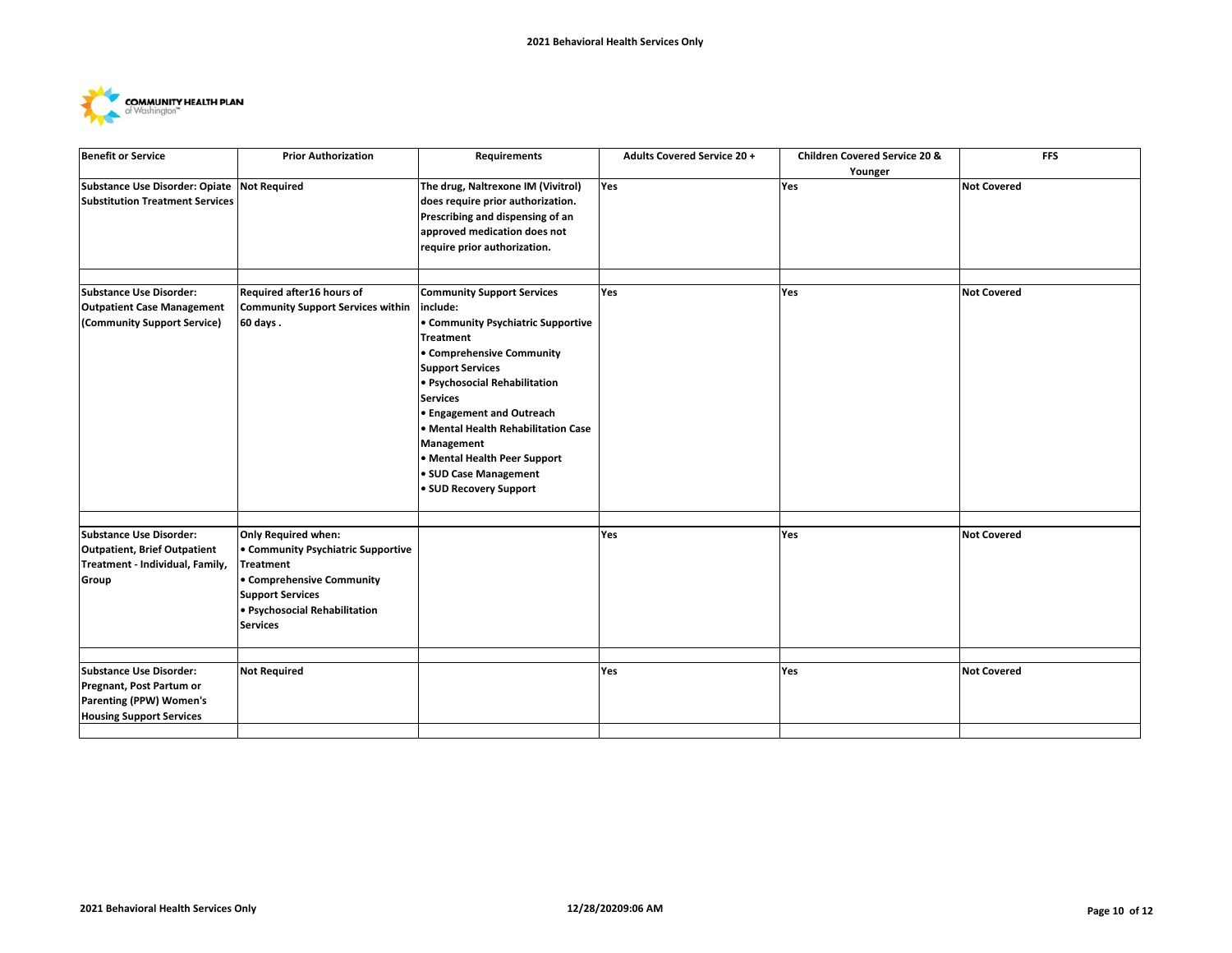

| <b>Benefit or Service</b>          | <b>Prior Authorization</b>               | Requirements                        | <b>Adults Covered Service 20 +</b> | Children Covered Service 20 & | <b>FFS</b>                         |
|------------------------------------|------------------------------------------|-------------------------------------|------------------------------------|-------------------------------|------------------------------------|
|                                    |                                          |                                     |                                    | Younger                       |                                    |
| <b>Substance Use Disorder:</b>     | Required after 16 hours of               | <b>Community Support Services</b>   | <b>Yes</b>                         | Yes                           | <b>Not Covered</b>                 |
| <b>Recovery Support</b>            | <b>Community Support Services within</b> | include:                            |                                    |                               |                                    |
| (Community Support Service)        | 60 days.                                 | • Community Psychiatric Supportive  |                                    |                               |                                    |
|                                    |                                          | <b>Treatment</b>                    |                                    |                               |                                    |
|                                    |                                          | • Comprehensive Community           |                                    |                               |                                    |
|                                    |                                          | <b>Support Services</b>             |                                    |                               |                                    |
|                                    |                                          | · Psychosocial Rehabilitation       |                                    |                               |                                    |
|                                    |                                          | <b>Services</b>                     |                                    |                               |                                    |
|                                    |                                          | <b>• Engagement and Outreach</b>    |                                    |                               |                                    |
|                                    |                                          | • Mental Health Rehabilitation Case |                                    |                               |                                    |
|                                    |                                          | Management                          |                                    |                               |                                    |
|                                    |                                          | • Mental Health Peer Support        |                                    |                               |                                    |
|                                    |                                          | • SUD Case Management               |                                    |                               |                                    |
|                                    |                                          | • SUD Recovery Support              |                                    |                               |                                    |
|                                    |                                          |                                     |                                    |                               |                                    |
|                                    |                                          |                                     |                                    |                               |                                    |
| <b>Substance Use Disorder:</b>     | No, Not Covered                          | No, Not Covered                     | No, Not Covered                    | No, Not Covered               | Contact a transportation broker in |
| <b>Transportation (from and to</b> |                                          |                                     |                                    |                               | the respective county using the    |
| office visits) home to office or   |                                          |                                     |                                    |                               | following resource.                |
| from PCP to specialist             |                                          |                                     |                                    |                               | http://www.hca.wa.gov/medicaid/tr  |
|                                    |                                          |                                     |                                    |                               | ansportation/pages/phone.aspx      |
|                                    |                                          |                                     |                                    |                               |                                    |
|                                    |                                          |                                     |                                    |                               | <b>Not Covered</b>                 |
| <b>Substance Use Disorder:</b>     | <b>Not Required</b>                      |                                     | Yes                                | Yes                           |                                    |
| <b>Alcohol Information School</b>  |                                          |                                     |                                    |                               |                                    |
| <b>Drug Information School</b>     |                                          |                                     |                                    |                               |                                    |
| <b>Substance Use Disorder:</b>     | <b>Not Required</b>                      |                                     | Yes                                | Yes                           | <b>Not Covered</b>                 |
| <b>Court Ordered Involuntary</b>   |                                          |                                     |                                    |                               |                                    |
| Commitment (Crisis)                |                                          |                                     |                                    |                               |                                    |
|                                    |                                          |                                     |                                    |                               |                                    |
|                                    |                                          |                                     |                                    |                               |                                    |
| <b>Substance Use Disorder:</b>     | <b>Not Required</b>                      |                                     | Yes                                | Yes                           | <b>Not Covered</b>                 |
| <b>Medication Monitoring</b>       |                                          |                                     |                                    |                               |                                    |
|                                    |                                          |                                     |                                    |                               |                                    |
| Substance Use Disorder:            | Required                                 | <b>Prior Authorization</b>          | Yes                                | Yes                           | No, Not Covered                    |
| Out of Area Coverage:              |                                          |                                     |                                    |                               |                                    |
| Within the U.S and U.S.            |                                          |                                     |                                    |                               |                                    |
| <b>Territories Only</b>            |                                          |                                     |                                    |                               |                                    |
|                                    |                                          |                                     |                                    |                               |                                    |
|                                    |                                          |                                     |                                    |                               |                                    |